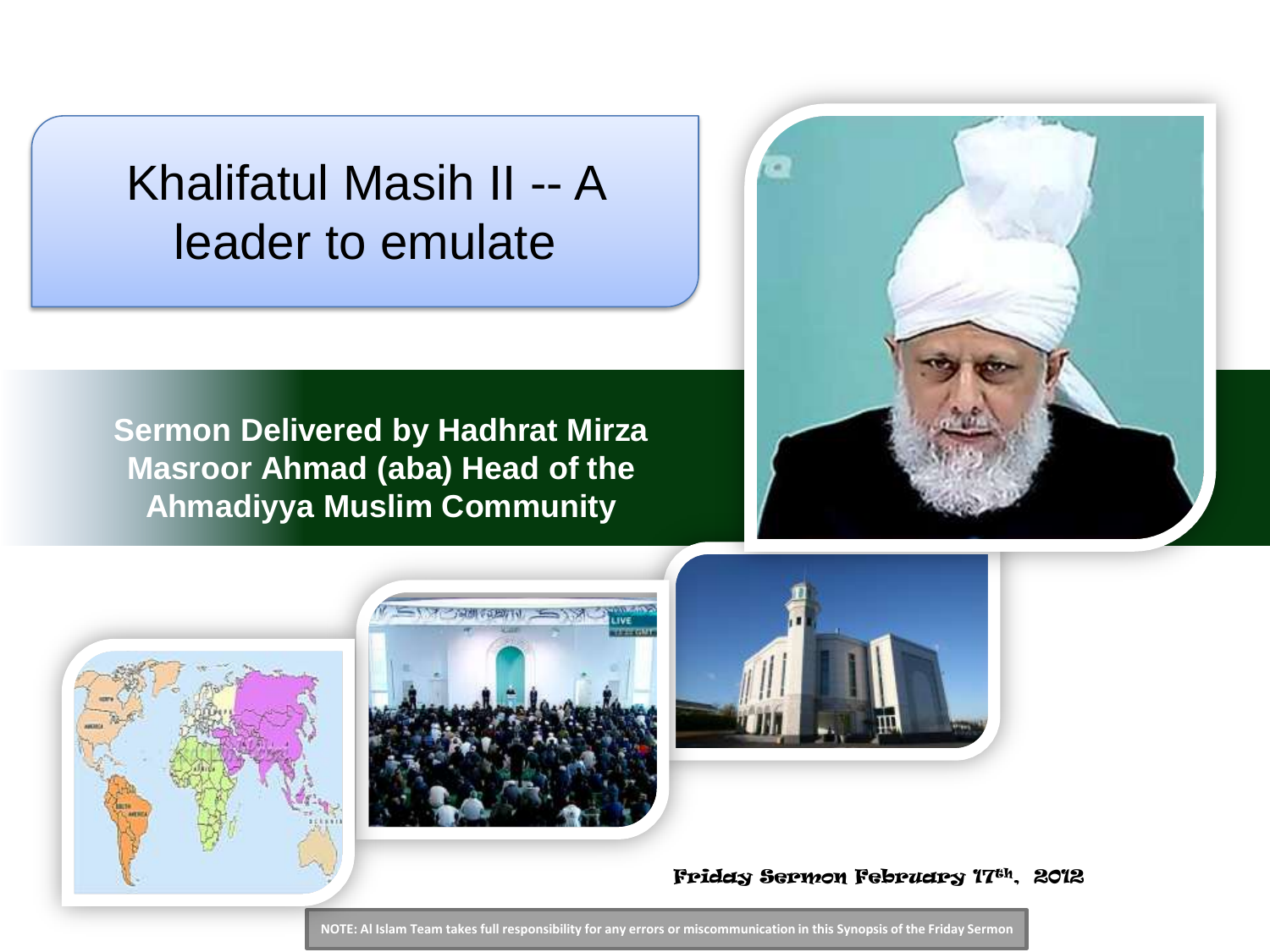

The main subject of his sermon was the great prophecy of Hadhrat Mirza Ghulam Ahmad, the Promised Messiah and Mahdi (on whom be peace), concerning the Promised Reformer (Musleh Maud).

This prophecy was fulfilled in the person of Hadrat Mirza Mahmud Ahmad (1889-1965), the second successor to the Promised Messiah, peace be on him

Yaum Musleh Maud (The Promised Reformer Day) is celebrated in the Ahmadiyya Muslim Community every year so that members become familiar with the details of the fulfilment of this great prophecy

**It is not a birthday celebration as it is celebrated on the day of the prophecy (20 February 1886) and not the day of the birth of the blessed son which was 12 January 1889**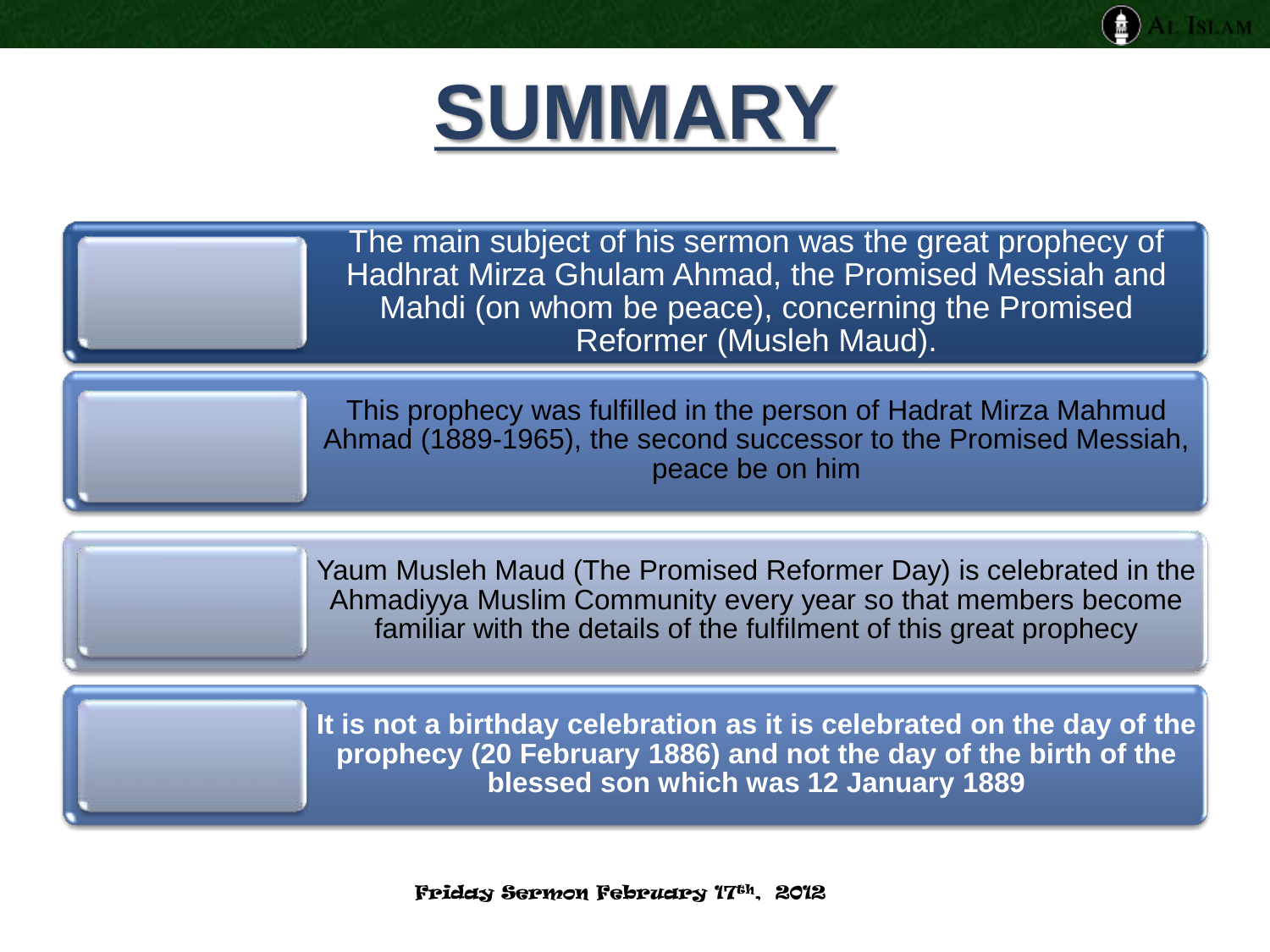Friday Sermon February 17th, 2012

The Khalifatul-Masih V, may Allah be his support, said that only that religion is a living religion which continues to manifest God's powers

Today, only Islam meets this criterion and only the God of Islam communicates with man, responds to prayers and manifests his powers

To manifest His powers in this age, He sent His Messiah in the world in accordance with related prophecies

### **Islam; the living religion**

All favours, now, will be bestowed only through the Holy Prophet Muhammad, peace and blessings of Allah be upon him. Hadhrat Mirza Ghulam Ahmad Qadiani was the perfect devotee of the Holy Prophet (PBUH) sent in this age for the revival of Islam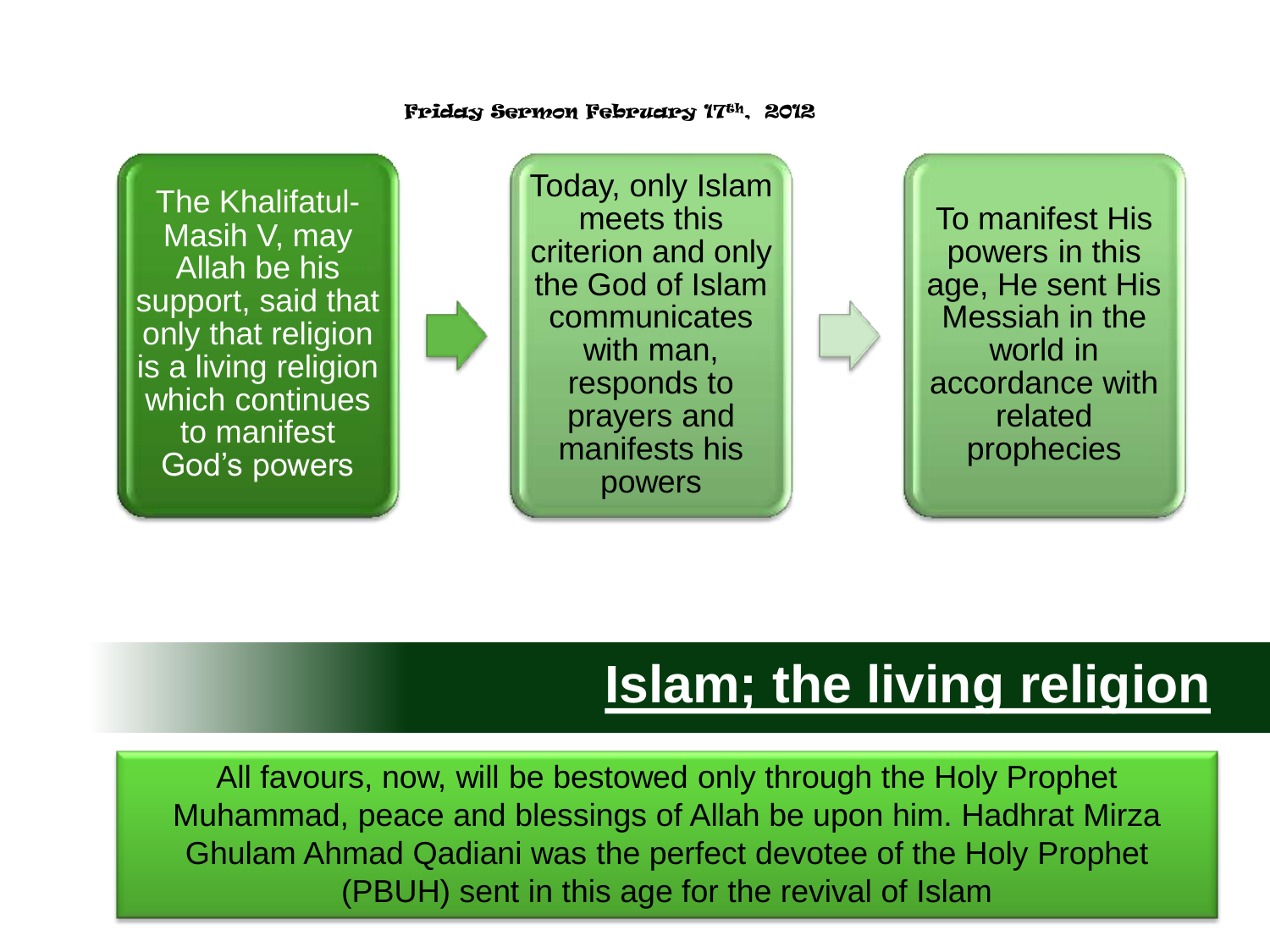Hudhur (aba) said that the Promised Messiah (on whom be peace) prophesied about events which only could have been known by the Almighty to happen in future

The Promised Messiah (on whom be peace) was greatly affected by the objection of adversaries on the pristine teachings of Islam and prayed fervently before the Almighty for signs in support of His fait

The Promised Messiah ( on whom be peace) was guided by the Almighty to go to the town of Hoshiarpur in India for a forty-day retreat of prayer and worship (Chilla)

At the end of the chilla, Allah Almighty gave the Promised Messiah a sign **of a promised son** known as the Prophecy of the Musleh Maud (Promised Reformer)

### **The prophecy of the promised son**

This prophecy was fulfilled in the person of Hadhrat Mirza Mahmud Ahmad (1889-1965), the second successor to the Promised Messiah, peace be on him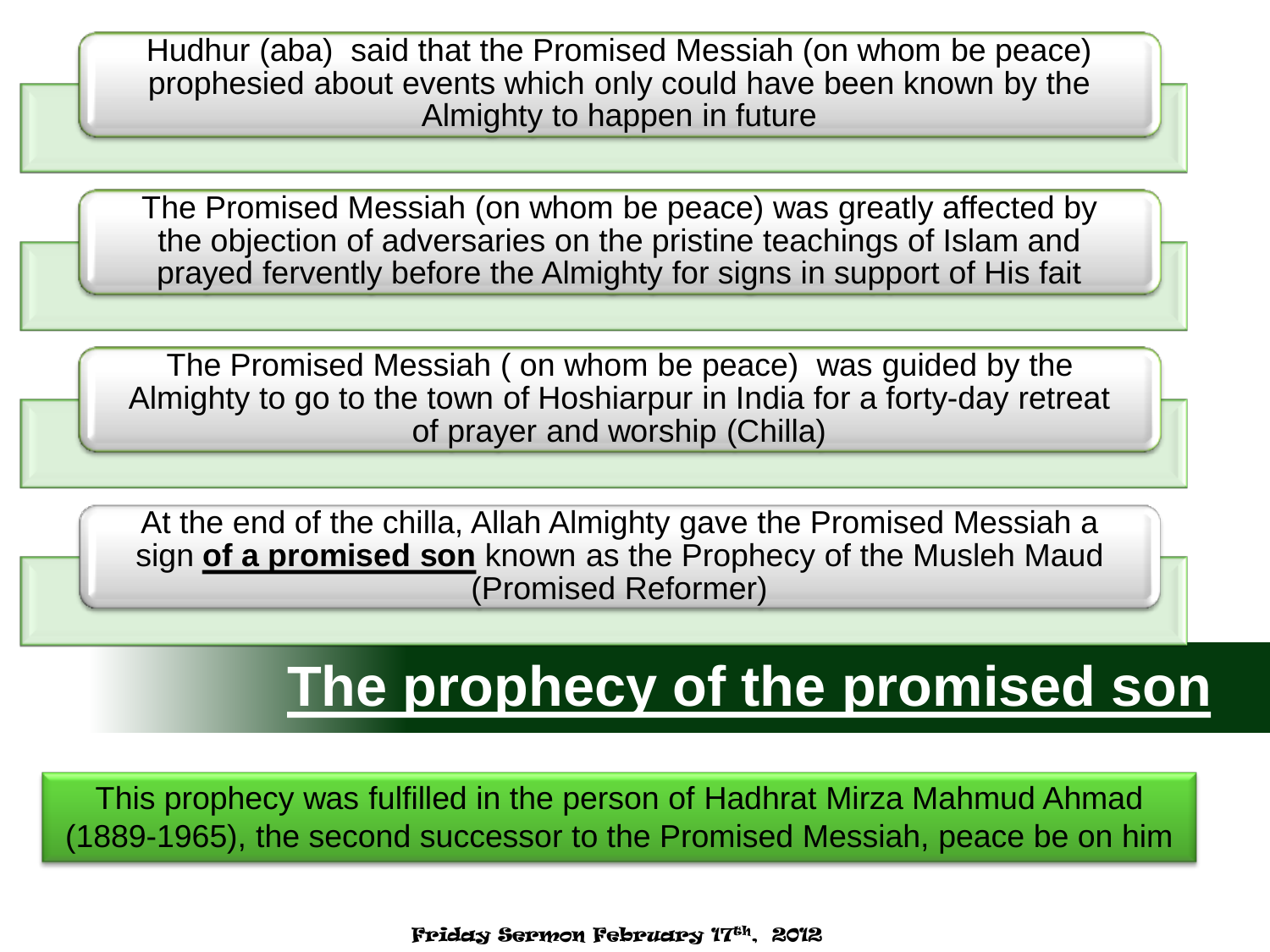# **The prophecy of the promised son**

The Khalifatul-Masih V read the words of the prophecy which explain the purpose and details of the prophecy that Allah will favour the Promised Messiah (on whom be peace) with a handsome son

> The son who will have exceptional qualities, will serve the cause of Islam in a splendid manner with lasting impact on its progress and spread in the world

> > He will excel intellectually and spiritually, will attain fame to the corners of the earth, and nations will be blessed through him.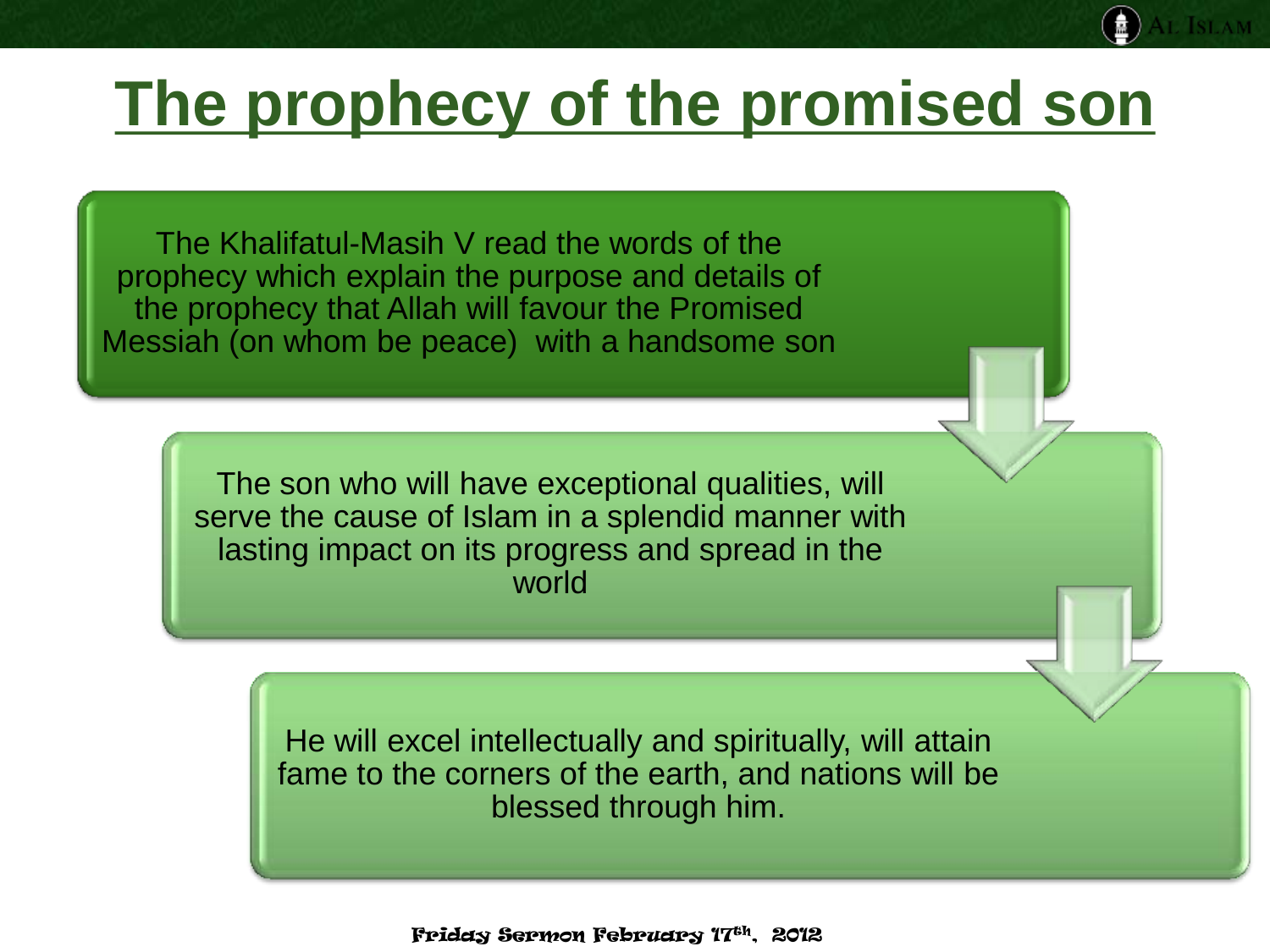The Khalifatul-Masih II announced in 1944 that he himself indeed was the one who was promised in this prophecy

Yaum Musleh Maud (The Promised Reformer Day) is celebrated in the Ahmadiyya Muslim Community every year so that members become familiar with the details of the fulfilment of this great prophecy

**It is not a birthday celebration as it is celebrated on the day of the prophecy (20 February 1886) and not on the day of the birth of the blessed son, which was 12 January 1889**

# **The prophecy of the promised son**

**This prophecy foretold for the second revival of Islam and has the status of a milestone in this respect.**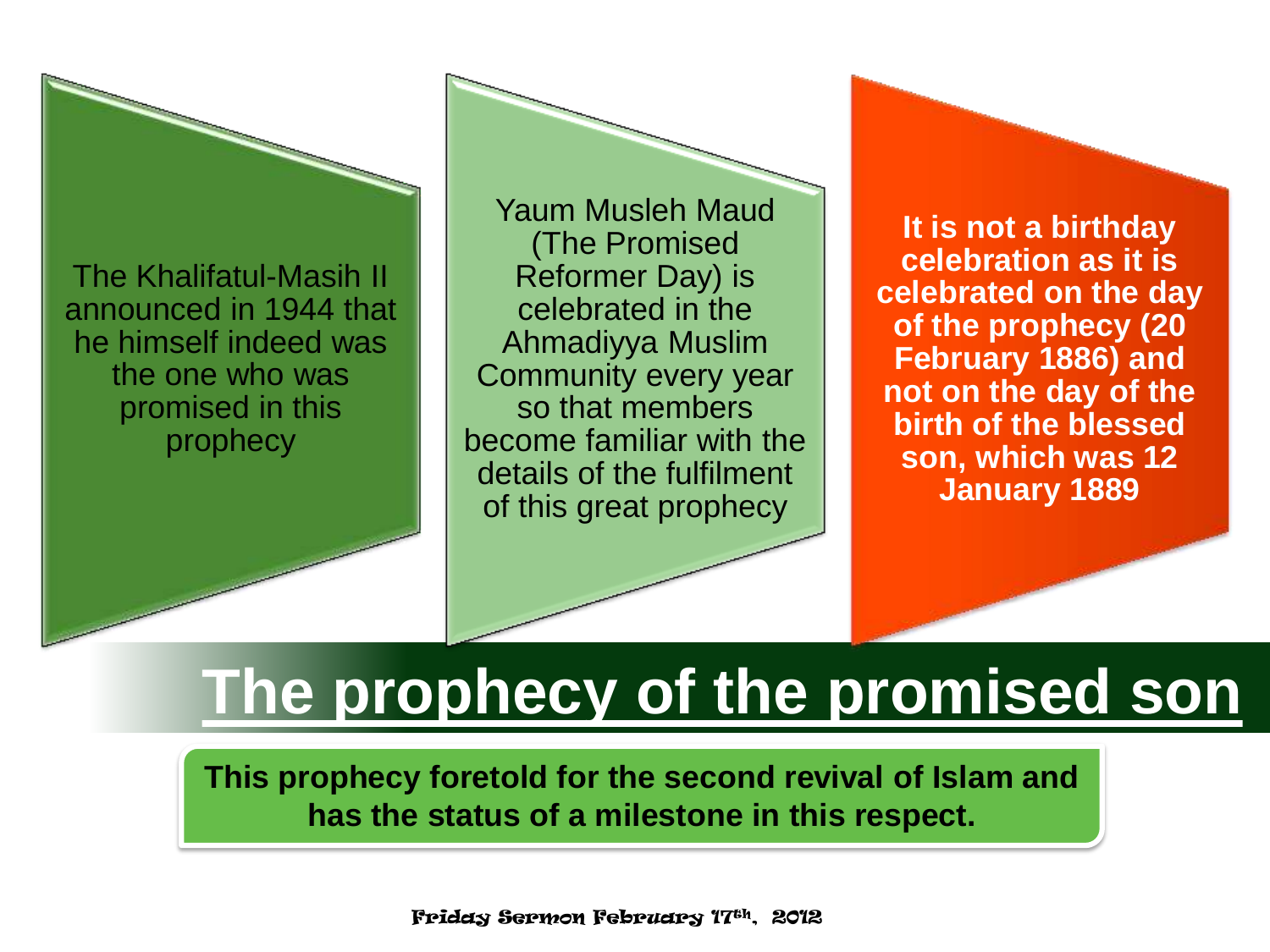### **Allah Almighty informed the Promised Messiah (on whom be peace) about the promised son**

Hudhur (aba) quoted writings of the Promised Messiah (on whom be peace) about the Promised son who will help him with his mission to revive true Islam

In Haqiqatul Wahee, Siraje Munir, Taryaqul Quloob and Zamima Anjam Atham, the Promised Messiah ( on whom be peace) explained that his son Mirza Bashirud Din Mahmud Ahmad was the promised son

The speeches and writings of the Musleh Maud (may Allah be pleased with him) reflect his concern for the condition the Muslim populace and his intellectual and spiritual service to the Islamic world and Islam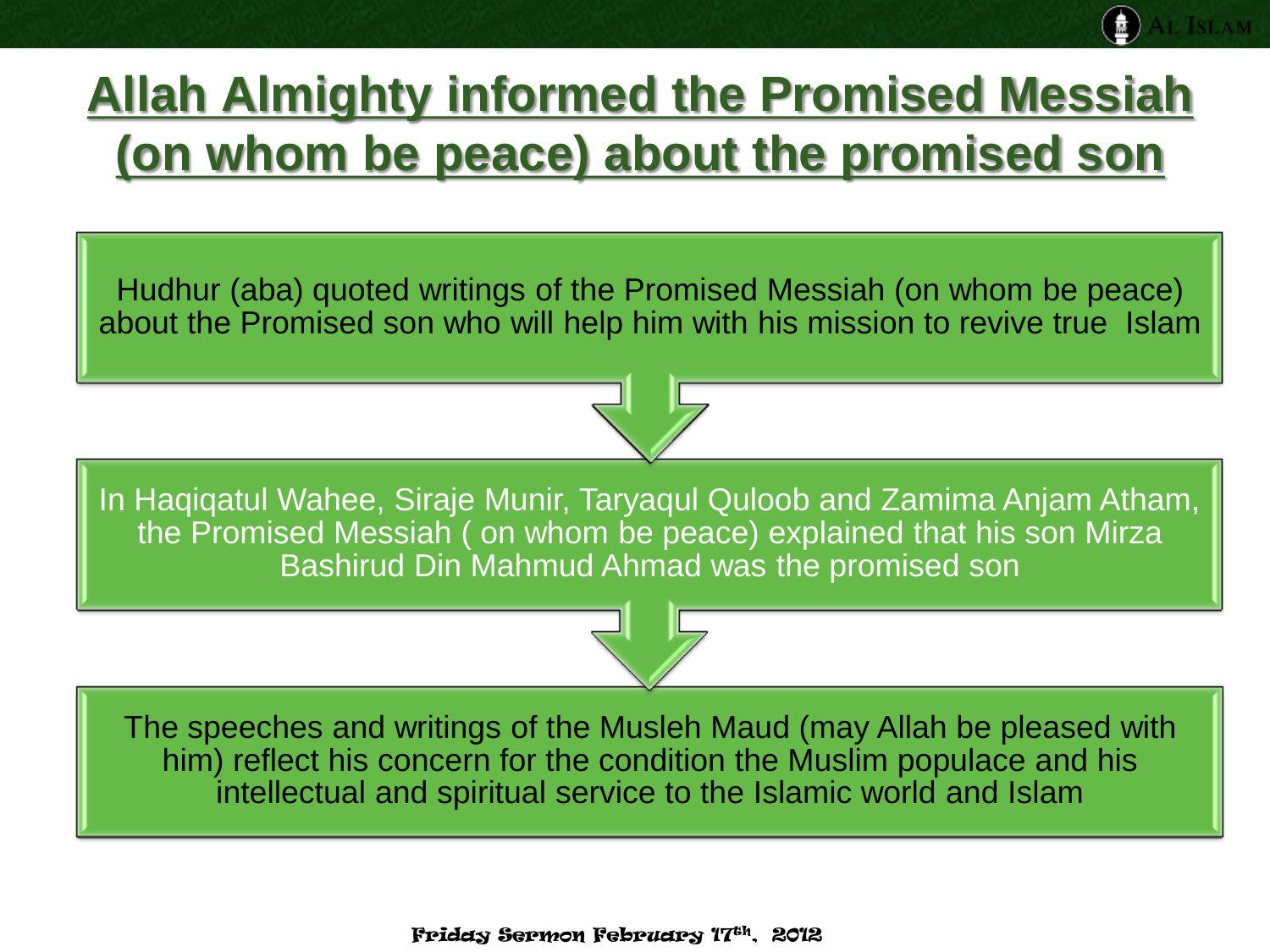### **The Determination of Hadhrat musleh Maud (ma Allah be pleased with him)**

The Khalifatul-Masih V, may Allah be his support, explained how Hadhrat Musleh Maud (may Allah be pleased with him) at the young age of nineteen determined to carry out of the work of the Promised Messiah (on whom be peace)

He pursued this objective throughout his life selflessly and with full vigour and attention and realised success with the grace of the Almighty against all adverse mischief, machinations and plots

Hadhrat Musleh Maud (may Allah be pleased with him) advised Ahmadis to carry out their duties with the same determination, spirit and zeal that the carrying out of the mission of the Promised Messiah (on whom be peace) is their personal sole responsibility

If every member works with such zeal, their difficulties will become light and insignificant for them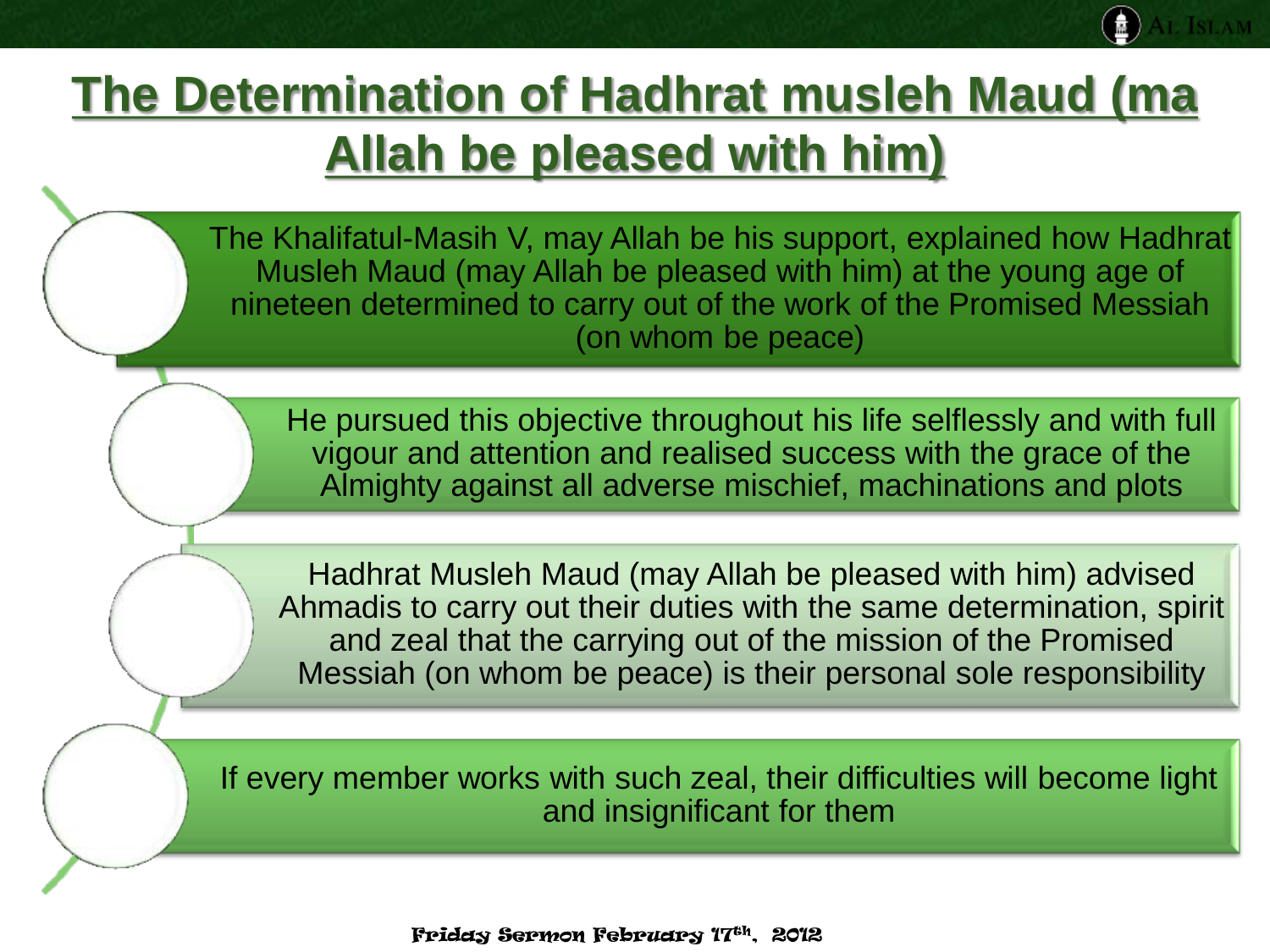### **Our Objectives**

Our purpose is to establish the superiority of Islam by creating unity among Muslim states, and establishing equity and justice in the world and protecting rights of every person

our objectives are noble and to accomplish them we will have to make significant efforts and bring about pristine changes among ourselves and establish a contact with our Lord and create love of Islam and love of the Holy Prophet Muhammad, peace and blessings of Allah be upon him

Every Ahamdi has a role to play to strengthen this system. They should realize that they have not to limit reformation to themselves but have to cater for their next generations too that they also never forget their purpose of establishing Oneness of God in the world and be prepared for every sacrifice in this respect and not rest until this purpose is attained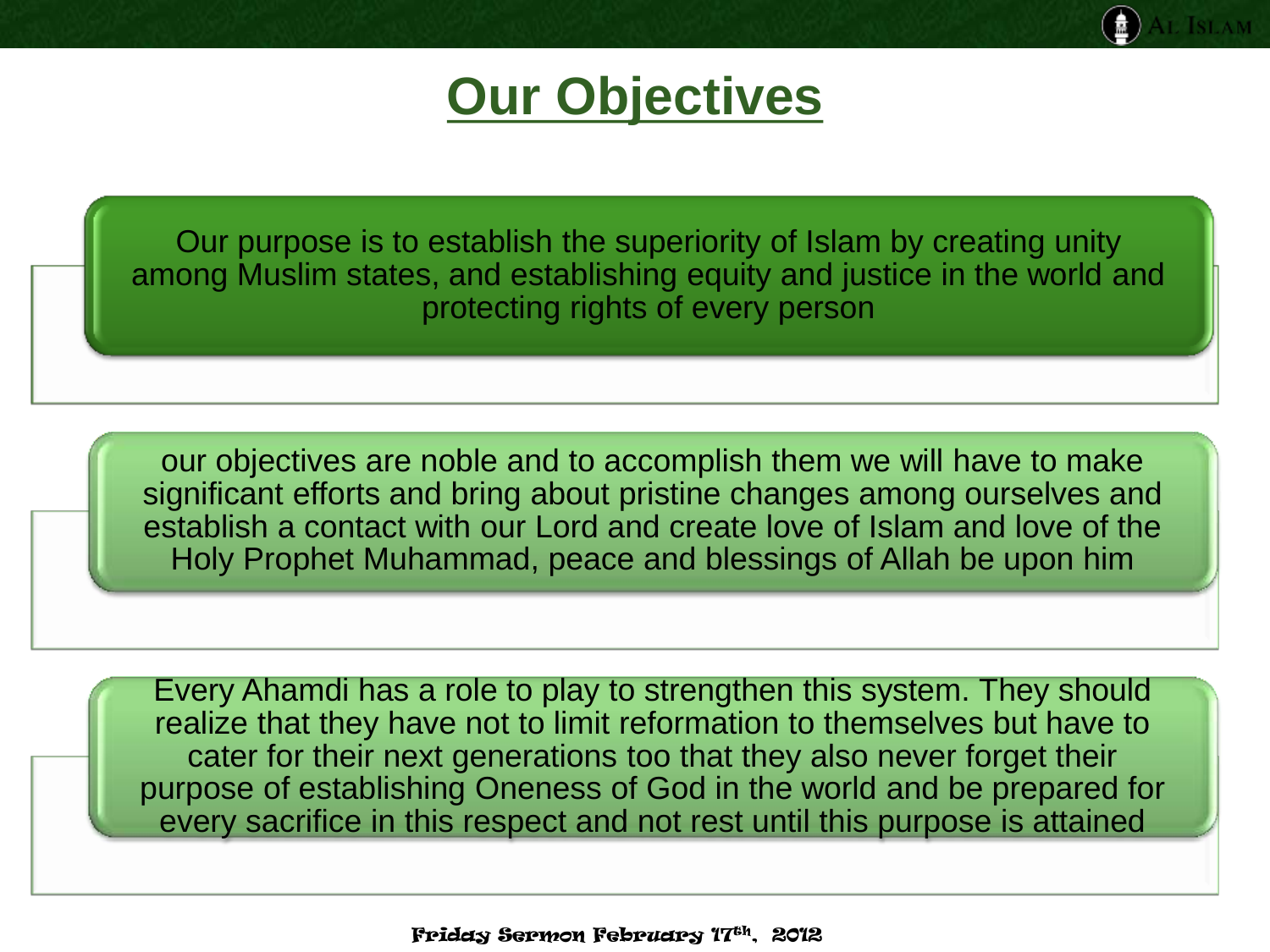Our purpose is to establish the superiority of Islam by creating unity among Muslim states, and establishing equity and justice in the world and protecting rights of every person

We have to make every Muslim country and every Muslim aware of the mission and purpose of the advent of the Promised Messiah, peace be upon him

> We have to make them realize that their dignity and respect lies in unity.

We have to make the message reach Libya, Syria and Egypt that if they continue to follow tribal politics, they will shake the foundations of their own countries leading to disintegration and ultimately, slavery

#### Our Responsibilities

**We need to ask them to ponder over the message of the one sent by God for this age for their benefit.**